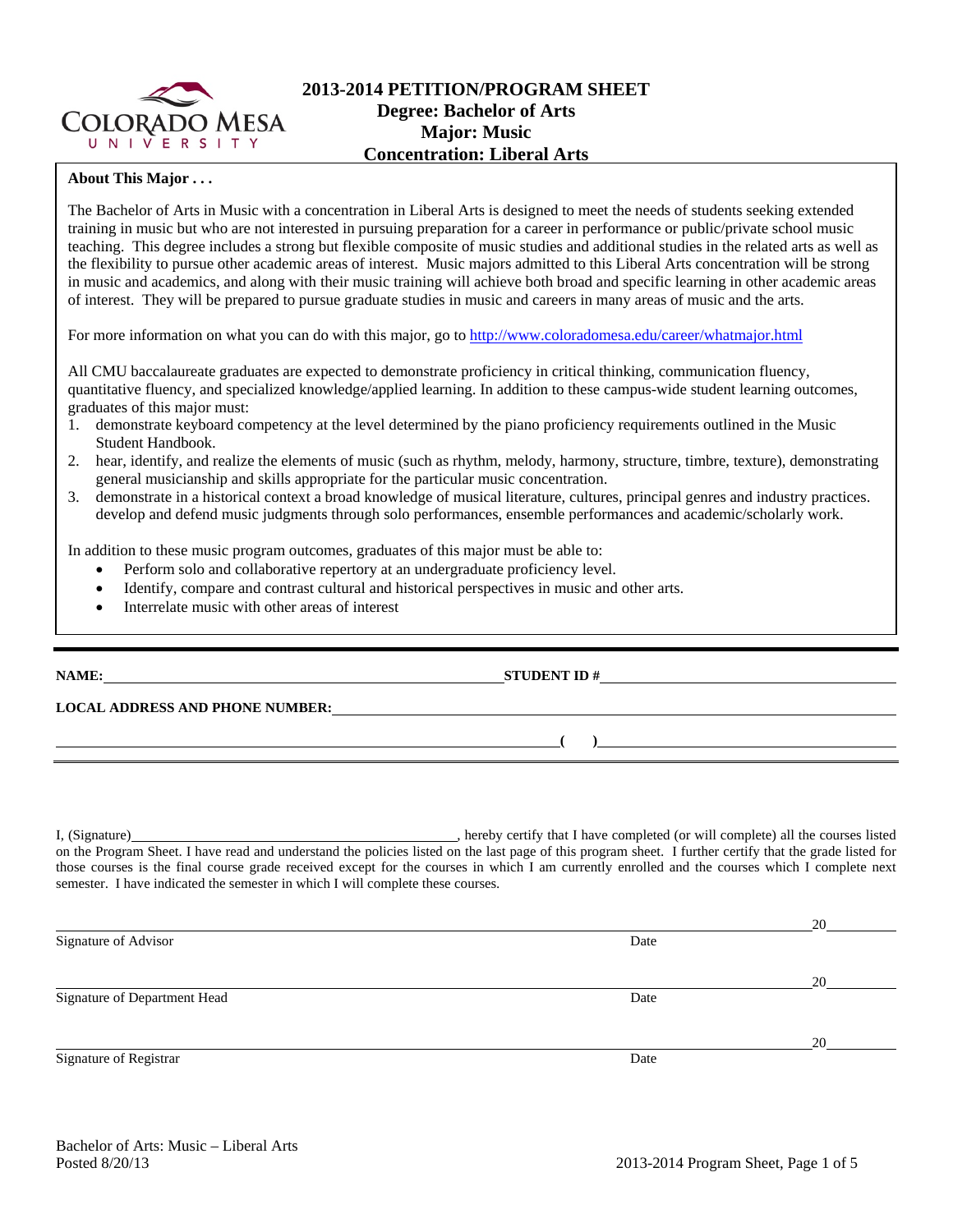#### **Students should work closely with a faculty advisor when selecting and scheduling courses prior to registration.**

Degree Requirements:

- 120 semester hours total (A minimum of 28 taken at CMU in no fewer than two semesters).
- 40 upper division credits (A minimum of 15 taken at the 300-400 course levels within the major at CMU).
- 2.00 cumulative GPA or higher in all CMU coursework
- 2.00 cumulative GPA or higher in coursework toward the major content area
- Pre-collegiate courses (usually numbered below 100) cannot be used for graduation.
- When filling out the program sheet a course can be used only once.
- A student must follow the CMU graduation requirements either from 1) the program sheet for the major in effect at the time the student officially declares a major; or 2) a program sheet for the major approved for a year subsequent to the year during which the student officially declares the major and is approved for the student by the department head. Because a program may have requirements specific to the degree, the student should check with the faculty advisor for additional criteria. It is the student's responsibility to be aware of, and follow, all requirements for the degree being pursued. Any exceptions or substitutions must be approved by the student's faculty advisor and Department Head.
- See the "Undergraduate Graduation Requirements" in the catalog for additional graduation information.

**GENERAL EDUCATION REQUIREMENTS** (31semester hours) Seethe current catalog for a list of courses that fulfill the requirements below. If a course is on the general education list of options and a requirement for your major, you must use it to fulfill the major requirement and make a different selection within the general education requirement.

| Course No Title                                                                                                                                                                                                         |        | Sem.hrs Grade Term/Trns                                             |
|-------------------------------------------------------------------------------------------------------------------------------------------------------------------------------------------------------------------------|--------|---------------------------------------------------------------------|
| <b>English</b> (6 semester hours, must receive a grade of "C" or better and<br>must be completed by the time the student has 60 semester hours.)<br><b>ENGL 111 English Composition</b><br>ENGL 112 English Composition | 3<br>3 | <u> 1999 - John Barn Barn, mars a</u><br>the company of the company |
| Math: MATH 110 or higher (3 semester hours, must receive a grade<br>of "C" or better, must be completed by the time the student has 60<br>semester hours.)                                                              |        |                                                                     |
| <b>Humanities</b> (3 semester hours)<br>the control of the control of the control of the control of the control of the control of                                                                                       |        |                                                                     |
| <b>Social and Behavioral Sciences (6 semester hours)</b><br><u> 1988 - Andrea Stadt Britain, marwolaeth a bhaile an t-Alban an t-Alban an t-Alban an t-Alban an t-Alban an t-</u>                                       |        |                                                                     |
| <b>Natural Sciences</b> (7 semester hours, one course must include a lab)                                                                                                                                               |        |                                                                     |
|                                                                                                                                                                                                                         |        |                                                                     |
| <b>History</b> (3 semester hours)<br><b>HIST</b>                                                                                                                                                                        |        |                                                                     |
| Fine Arts (3 semester hours)<br>the control of the control of the control of the                                                                                                                                        | 3      |                                                                     |

Course No Title Sem.hrs Grade Term/Trns

#### **OTHER LOWER DIVISION REQUIREMENTS**(6 semester hours)

|          | <b>Kinesiology</b> (3 semester hours) |  |
|----------|---------------------------------------|--|
| KINE 100 | Health and Wellness                   |  |
| KINA 1   |                                       |  |
| KINA 1   |                                       |  |

\_\_\_\_\_\_ \_\_\_\_ \_\_\_\_\_\_\_\_\_\_\_\_\_\_\_\_\_\_\_\_\_\_\_\_ \_\_\_\_ \_\_\_\_\_ \_\_\_\_\_\_\_\_

**Applied Studies** (3 semester hours)

#### **FOUNDATION COURSES (23 semester hours)**

| MUSA111               | Music Technology                  |     |  |
|-----------------------|-----------------------------------|-----|--|
| MUSA 114              | Theory $I$ – Introduction         |     |  |
| MUSA 115              | Theory II – Diatonic Concepts     | - 3 |  |
| MUSA 116              | Ear Training & Sight Singing I 2  |     |  |
| MUSA 117              | Ear Training & Sight Singing II 2 |     |  |
| MUSA 214              | Theory III – Chromatic            |     |  |
|                       | Concepts                          |     |  |
| MUSA 215              | Theory $IV - 20th$ Cent.          |     |  |
|                       | Form & Analysis                   |     |  |
|                       | MUSL 1                            |     |  |
| MUSL                  |                                   |     |  |
|                       |                                   |     |  |
| MUSP                  |                                   |     |  |
| MUSP                  |                                   |     |  |
| MUSP<br>$\mathcal{L}$ |                                   |     |  |
|                       |                                   |     |  |

#### **BACHELOR OF ARTS in MUSIC: Liberal Arts Concentration (60 semester hours)**

#### **Music Core** (**35 semester hours)**

| <b>MUSA 101</b>  | Concert Attendance (8 semesters) 0                                                                                                                                                                                                                                                            |                   |  |
|------------------|-----------------------------------------------------------------------------------------------------------------------------------------------------------------------------------------------------------------------------------------------------------------------------------------------|-------------------|--|
| <b>MUSA 101</b>  | <b>Concert Attendance</b>                                                                                                                                                                                                                                                                     | 0                 |  |
| <b>MUSA 101</b>  | <b>Concert Attendance</b>                                                                                                                                                                                                                                                                     | 0                 |  |
| <b>MUSA 101</b>  | <b>Concert Attendance</b>                                                                                                                                                                                                                                                                     | $\mathbf{\Omega}$ |  |
| <b>MUSA 101</b>  | <b>Concert Attendance</b>                                                                                                                                                                                                                                                                     | $\mathbf{\Omega}$ |  |
| <b>MUSA 101</b>  | Concert Attendance                                                                                                                                                                                                                                                                            | 0                 |  |
| <b>MUSA 101</b>  | <b>Concert Attendance</b>                                                                                                                                                                                                                                                                     | $\mathbf{\Omega}$ |  |
| MUSA 101         | <b>Concert Attendance</b>                                                                                                                                                                                                                                                                     | 0                 |  |
| <b>MUSA 250</b>  | <b>Beginning Conducting</b>                                                                                                                                                                                                                                                                   | 2                 |  |
|                  | Select 3 semester hours of Music Literature from MUSA 302.                                                                                                                                                                                                                                    |                   |  |
|                  | MUSA303, MUSA 304, MUSA 318, or MUSA 319                                                                                                                                                                                                                                                      |                   |  |
| MUSA 3           |                                                                                                                                                                                                                                                                                               | 3                 |  |
| MUSA 326         | Music History I                                                                                                                                                                                                                                                                               | 3                 |  |
| MUSA 327         | Music History II                                                                                                                                                                                                                                                                              | 3                 |  |
| MUSA 426         | The Music of World Cultures                                                                                                                                                                                                                                                                   | $\overline{2}$    |  |
| MUSL –           | $2 \underline{\hspace{1cm}}$                                                                                                                                                                                                                                                                  | 1                 |  |
| <b>MUSL</b>      | $\frac{3}{2}$ and $\frac{3}{2}$ and $\frac{3}{2}$ and $\frac{3}{2}$ and $\frac{3}{2}$ and $\frac{3}{2}$ and $\frac{3}{2}$ and $\frac{3}{2}$ and $\frac{3}{2}$ and $\frac{3}{2}$ and $\frac{3}{2}$ and $\frac{3}{2}$ and $\frac{3}{2}$ and $\frac{3}{2}$ and $\frac{3}{2}$ and $\frac{3}{2}$ a | 1                 |  |
| <b>MUSL</b>      |                                                                                                                                                                                                                                                                                               | 1                 |  |
| MUSL             |                                                                                                                                                                                                                                                                                               | 1                 |  |
| <b>MUSL</b><br>4 |                                                                                                                                                                                                                                                                                               | 1                 |  |
| <b>MUSP</b>      |                                                                                                                                                                                                                                                                                               | 1                 |  |
| <b>MUSP</b>      | $\frac{3}{2}$ and $\frac{3}{2}$ and $\frac{3}{2}$ and $\frac{3}{2}$ and $\frac{3}{2}$ and $\frac{3}{2}$ and $\frac{3}{2}$ and $\frac{3}{2}$ and $\frac{3}{2}$ and $\frac{3}{2}$ and $\frac{3}{2}$ and $\frac{3}{2}$ and $\frac{3}{2}$ and $\frac{3}{2}$ and $\frac{3}{2}$ and $\frac{3}{2}$ a | 1                 |  |
| <b>MUSP</b>      | $3 \qquad \qquad$                                                                                                                                                                                                                                                                             | 1                 |  |
| <b>MUSP</b><br>4 | the control of the control of the control of the control of the control of the control of                                                                                                                                                                                                     | 1                 |  |
| <b>MUSP</b><br>4 |                                                                                                                                                                                                                                                                                               | 1                 |  |
|                  | MUSP 420 Senior Recital/Presentation                                                                                                                                                                                                                                                          | 1                 |  |
|                  | <b>Upper Division Music Electives (5 semester hours)</b>                                                                                                                                                                                                                                      |                   |  |
|                  | Select from any 3XX or 4XX MUSA MUSL, or MUSP courses                                                                                                                                                                                                                                         |                   |  |
| <b>MUS</b>       |                                                                                                                                                                                                                                                                                               |                   |  |
| <b>MUS</b>       |                                                                                                                                                                                                                                                                                               |                   |  |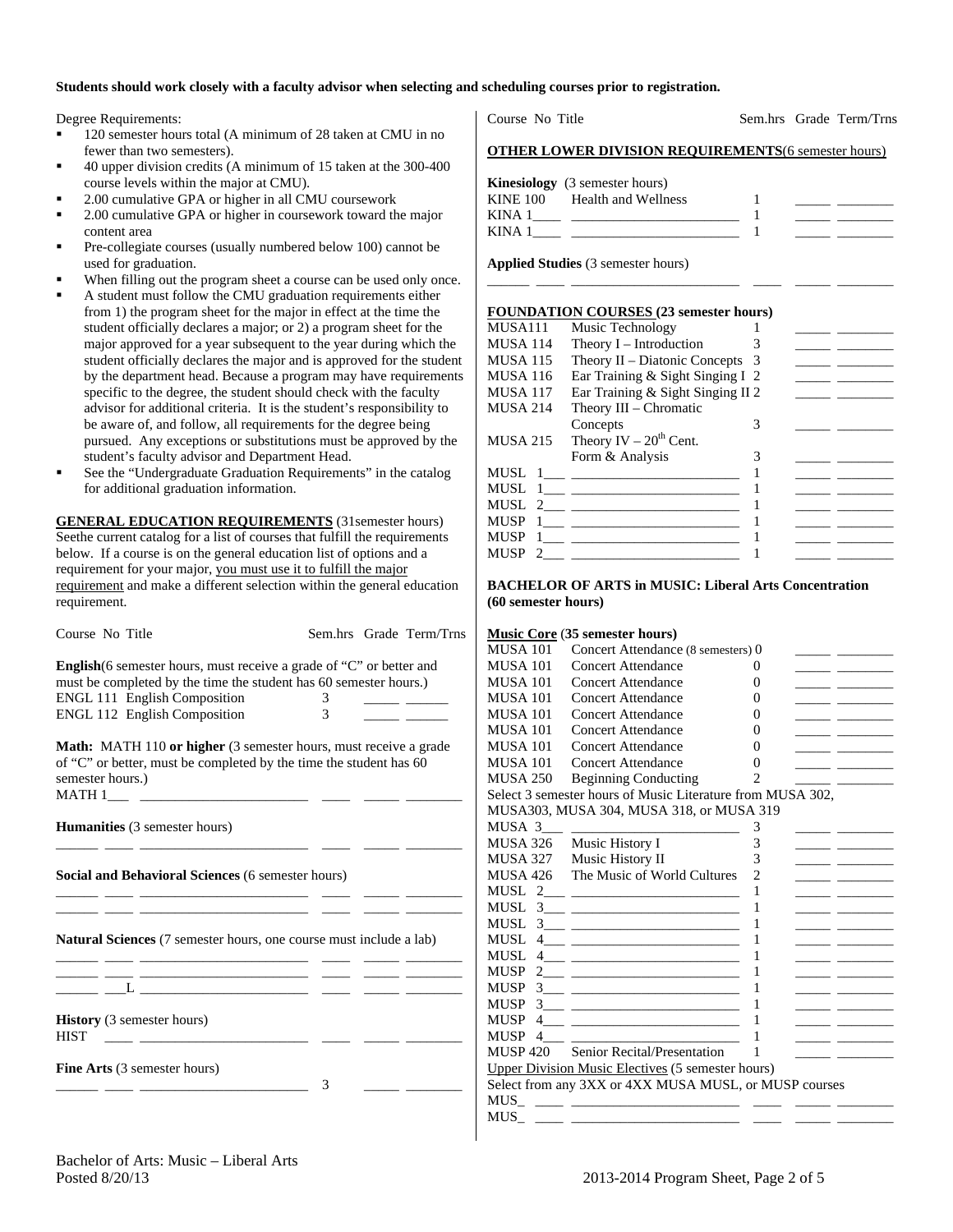| FI.A            |  |                         |
|-----------------|--|-------------------------|
| FLA             |  |                         |
| Course No Title |  | Sem.hrs Grade Term/Trns |

#### **General Curricula Electives (25 semester hours)**

\*\*May not be used to fulfill General Education requirements\*\* Upper division credits from this category must be a minimum of 15 Total upper division credits for this degree must equal 40. Plan carefully

#### **Additional Requirements**

Students deficient in piano skills will be required to complete MUSA 130 (2), MUSA 131 (2), MUSA 230 (2), MUSA 231 (2), in the first two years. Some General Education credits will have to be completed in the junior year. Students must meet departmental recital/concert attendance requirements.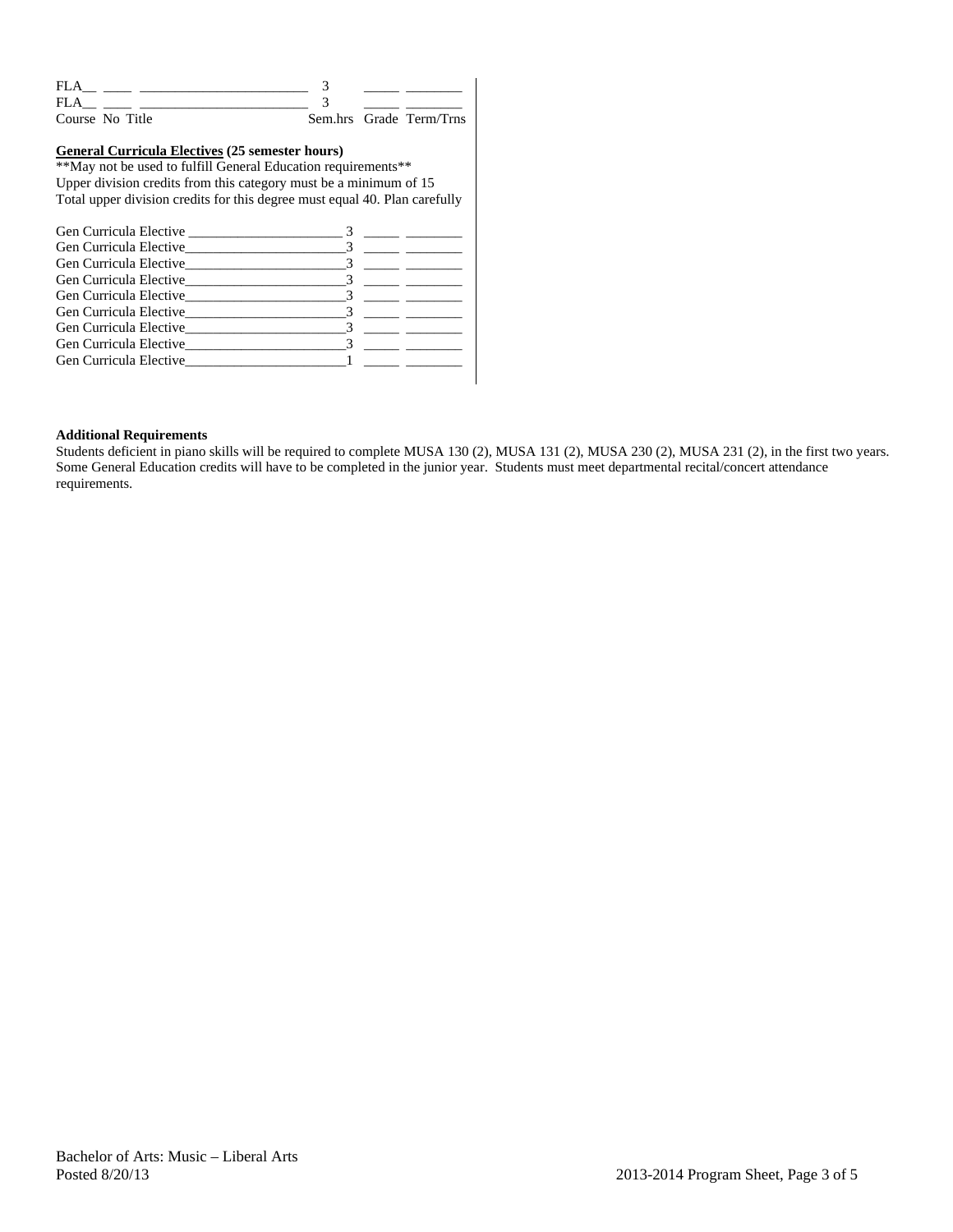# **SUGGESTED COURSE SEQUENCING FOR A MAJOR IN MUSIC – LIBERAL ARTS**

NOTE:Students deficient in piano skills will be required to complete Class Piano I, II, III and IV during the first two years.

This is a recommended sequence of course work. Certain courses may have prerequisites or are only offered during the Fall or Spring semesters. It is the student's responsibility to meet with the assigned advisor and check the 2 year course matrix on the website for course availability. NOTE: ( )Parenthesis means there are options of when a course may be taken.

|                          |                                   | <b>FRESHMAN YEAR</b> |                        |                                                 |                |
|--------------------------|-----------------------------------|----------------------|------------------------|-------------------------------------------------|----------------|
| <b>Fall Semester</b>     |                                   | <b>Hours</b>         | <b>Spring Semester</b> |                                                 | <b>Hours</b>   |
| <b>MUSA 101</b>          | <b>Concert Attendance</b>         |                      | <b>MUSA 101</b>        | <b>Concert Attendance</b>                       | $\Omega$       |
| <b>MUSA 114</b>          | Theory I – Introduction           |                      | <b>MUSA 115</b>        | Theory $II$ – Diatonic Concepts                 |                |
| <b>MUSA 116</b>          | Ear Training/Sightsinging I       | 2                    | <b>MUSA 117</b>        | Ear Training/Sightsinging II                    | $\mathcal{L}$  |
| MUSA 111                 | Music Technology – fall or spring | (1)                  | <b>MUSA 111</b>        | Music Technology – fall or spring               | (1)            |
| <b>MUSL 1XX</b>          | <b>Applied Lessons</b>            |                      | MUSL 1XX               | <b>Applied Lessons</b>                          |                |
| <b>MUSP 1XX</b>          | Performance Ensemble              |                      | <b>MUSP 1XX</b>        | Performance Ensemble                            |                |
| <b>ENGL 111</b>          | <b>English Composition</b>        |                      | <b>ENGL 112</b>        | <b>English Composition</b>                      |                |
| KINA                     | Activity                          |                      | <b>KINE 100</b>        | <b>Health and Wellness</b>                      |                |
| <b>General Education</b> | Soc Sci/BehSci                    |                      |                        | General Education Social and Behavioral Science | $\overline{3}$ |
|                          |                                   | 14-15                |                        |                                                 | 14-15          |

|                                      |                                         | <b>SOPHOMORE YEAR</b> |                                          |                                               |          |
|--------------------------------------|-----------------------------------------|-----------------------|------------------------------------------|-----------------------------------------------|----------|
| <b>Fall Semester</b>                 |                                         | <b>Hours</b>          | <b>Spring Semester</b>                   | <b>Hours</b>                                  |          |
| <b>MUSA 101</b>                      | <b>Concert Attendance</b>               |                       | <b>MUSA 101</b>                          | <b>Concert Attendance</b>                     | $\Omega$ |
| <b>MUSA 214</b>                      | Theory III – Chromatic Concepts         | 3                     | <b>MUSA 215</b>                          | Theory IV – $20^{th}$ Cent. Form & Analysis 3 |          |
| MUSL 2XX                             | <b>Applied Lessons</b>                  |                       | MUSL 2XX                                 | <b>Applied Lessons</b>                        |          |
| MUSP 2XX                             | Performance Ensemble                    |                       | MUSP 2XX                                 | Performance Ensemble                          |          |
| <b>General Education Humanities</b>  |                                         | 3                     | KINA                                     | Activity                                      |          |
| <b>General Education Mathematics</b> |                                         | 3                     | <b>General Education Fine Arts</b>       |                                               | 3.       |
|                                      | General Education Natural Science w/Lab | 4                     | <b>General Education Natural Science</b> |                                               |          |
| Gen Curricula                        | Elective                                | 3                     | MUSA 250                                 | <b>Beginning Conducting</b>                   |          |
|                                      |                                         | 18                    | Gen Curricula                            | Elective                                      |          |
|                                      |                                         |                       |                                          |                                               |          |

|                                      |                           |                    |                                      |                                        | 17           |
|--------------------------------------|---------------------------|--------------------|--------------------------------------|----------------------------------------|--------------|
|                                      |                           | <b>JUNIOR YEAR</b> |                                      |                                        |              |
| <b>Fall Semester</b>                 |                           | <b>Hours</b>       | <b>Spring Semester</b>               |                                        | <b>Hours</b> |
| <b>MUSA 101</b>                      | <b>Concert Attendance</b> | $\Omega$           | <b>MUSA 101</b>                      | <b>Concert Attendance</b>              | $\Omega$     |
| <b>MUSL 3XX</b>                      | Applied Lessons           |                    | MUSA 3XX                             | Symphonic/Choral/Vocal/KeyboardLit (3) |              |
| MUSP 3XX                             | Performance Ensemble      |                    | MUSL 3XX                             | <b>Applied Lessons</b>                 |              |
| <b>General Education History</b>     |                           | 3                  | <b>MUSP 3XX</b>                      | Performance Ensemble                   |              |
| FLA                                  | Foreign Language          | 3                  | FLA                                  | Foreign Language                       |              |
| Gen Curricula                        | Elective                  | 3                  | <b>MUSA 426</b>                      | The Music of World Cultures OR         | (2)          |
| <b>Upper Division Music Elective</b> |                           |                    | Gen Curricula                        | Elective                               |              |
|                                      |                           | 14                 | <b>Upper Division Music Elective</b> |                                        |              |
|                                      |                           |                    | General Curricula Elective           |                                        |              |
|                                      |                           |                    |                                      |                                        | 13-18        |

|                          |                           |                    |                        |                                         | $13 - 18$ |
|--------------------------|---------------------------|--------------------|------------------------|-----------------------------------------|-----------|
|                          |                           | <b>SENIOR YEAR</b> |                        |                                         |           |
| <b>Fall Semester</b>     |                           | <b>Hours</b>       | <b>Spring Semester</b> | <b>Hours</b>                            |           |
| <b>MUSA 101</b>          | <b>Concert Attendance</b> | 0                  | MUSA <sub>101</sub>    | <b>Concert Attendance</b>               | $\theta$  |
| MUSL 4XX                 | Applied Lessons           |                    | MUSA 3XX               | Symphonic/Choral/Vocal/Keyboard Lit (3) |           |
| MUSP 4XX                 | Performance Ensemble      |                    | <b>MUSL 4XX</b>        | <b>Applied Lessons</b>                  |           |
| <b>MUSA 326</b>          | Music History I           | 3                  | <b>MUSP 420</b>        | Senior Recital/Presentation             |           |
| <b>General Education</b> | <b>Applied Studies</b>    |                    | MUSP 4XX               | Performance Ensemble                    |           |
| Gen Curricula            | Elective                  |                    | <b>MUSA 327</b>        | Music History                           |           |
| Gen Curricula            | Elective                  | $\overline{4}$     | <b>MUSA 426</b>        | The Music of World Cultures OR          | (2)       |
|                          |                           | 15                 | Gen Curricula          | Elective                                |           |
|                          |                           |                    | Gen Curricula          | Elective                                |           |
|                          |                           |                    |                        |                                         | 12-17     |